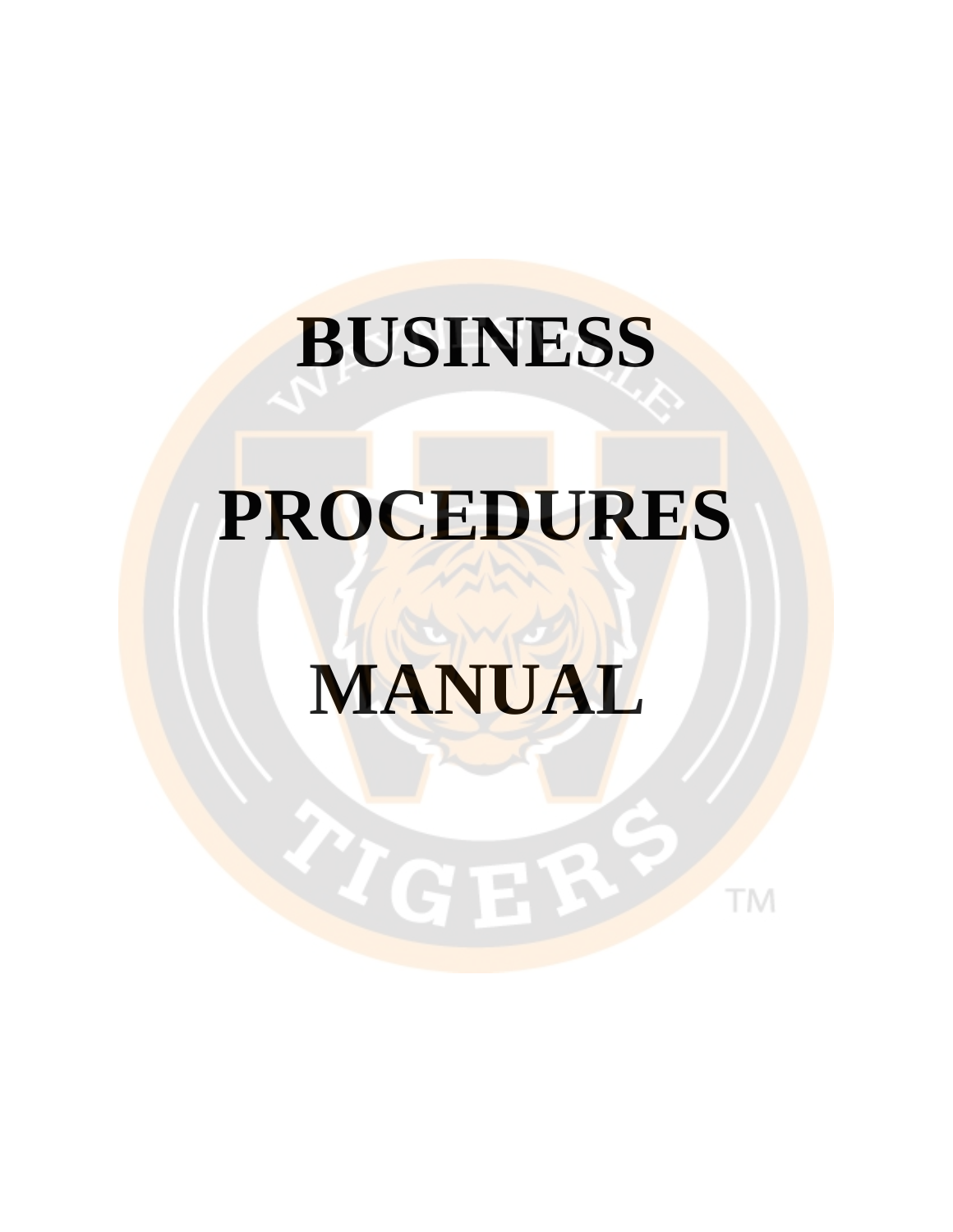# **WAYNESVILLE PUBLIC SCHOOLS BUSINESS PROCEDURES MANUAL TABLE OF CONTENTS**



# **Topics:**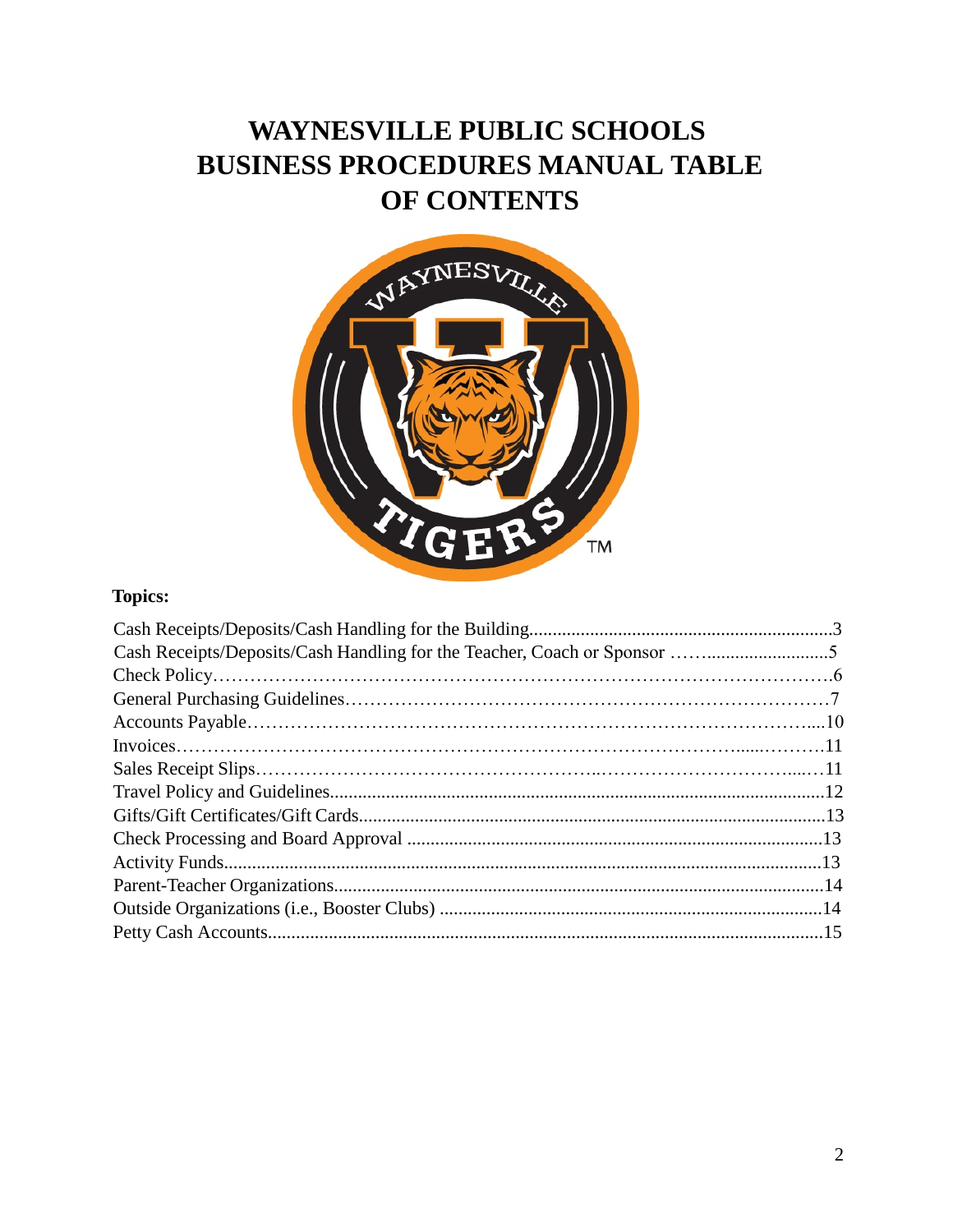**The following forms are available from the building secretaries as needed:** Reimbursement/Mileage Expenditure Transfer Budget Transfer Pe**n** ⊿y Cash Request Student Balance Refund (Lunch, Library, Misc.) Roster Sheet Form (check e‐School)

#### **CASH RECEIPTS/DEPOSITS/CASH HANDLING (Cash in School Buildings)**

All moneys collected within the district's schools shall be handled in a proper fiscal manner and prudently safeguarded.

Money collected for any purpose will be submitted to the school principal or designee, who will provide for its proper deposit. Money should **never** be left in a desk, classroom, or common access area of an office. When a teacher or other school employee collects money from students for any purpose, that employee shall be held responsible for the money collected until the employee turns it over to the building designee responsible for receiving and depositing money.

- A. All deposits are to be made at **Bank of Crocker** or the deposit can be sent in a locked bank bag via the District courier. Deposit slips are prenumbered and are encoded with the district's account number. Do not use deposit slips without an encoded number. Deposit books are available through the Business Office.
- B. Deposits are to be made **weekly** or when receipts equal \$500.00. **Funds will not be taken home by employees of the District for "safekeeping".**
- C. Night Depository If an event is to take place that will necessitate a night deposit, the administrator or sponsor in charge of the event shall be provided with a night depository bag, a deposit slip, and an "Event Sales Report". The night depository bag should include all collections from the event and a completed deposit slip (all copies). The startup cash should be accounted for and locked in the building office or a secure location for future events. The location bookkeeper will forward the yellow copy with the Event Sales Report to the Business Office.
- D. For deposits with multiple checks, list checks or run a calculator tape of the checks. In the "List Each Check" section on the deposit ticket write "See Tape" and enter the total dollar amount of the checks. Include the calculator tape with the deposit. Deposit tickets will be in triplicate form and all copies are sent to the bank. The depositor will receive the pink copy after the deposit has been processed.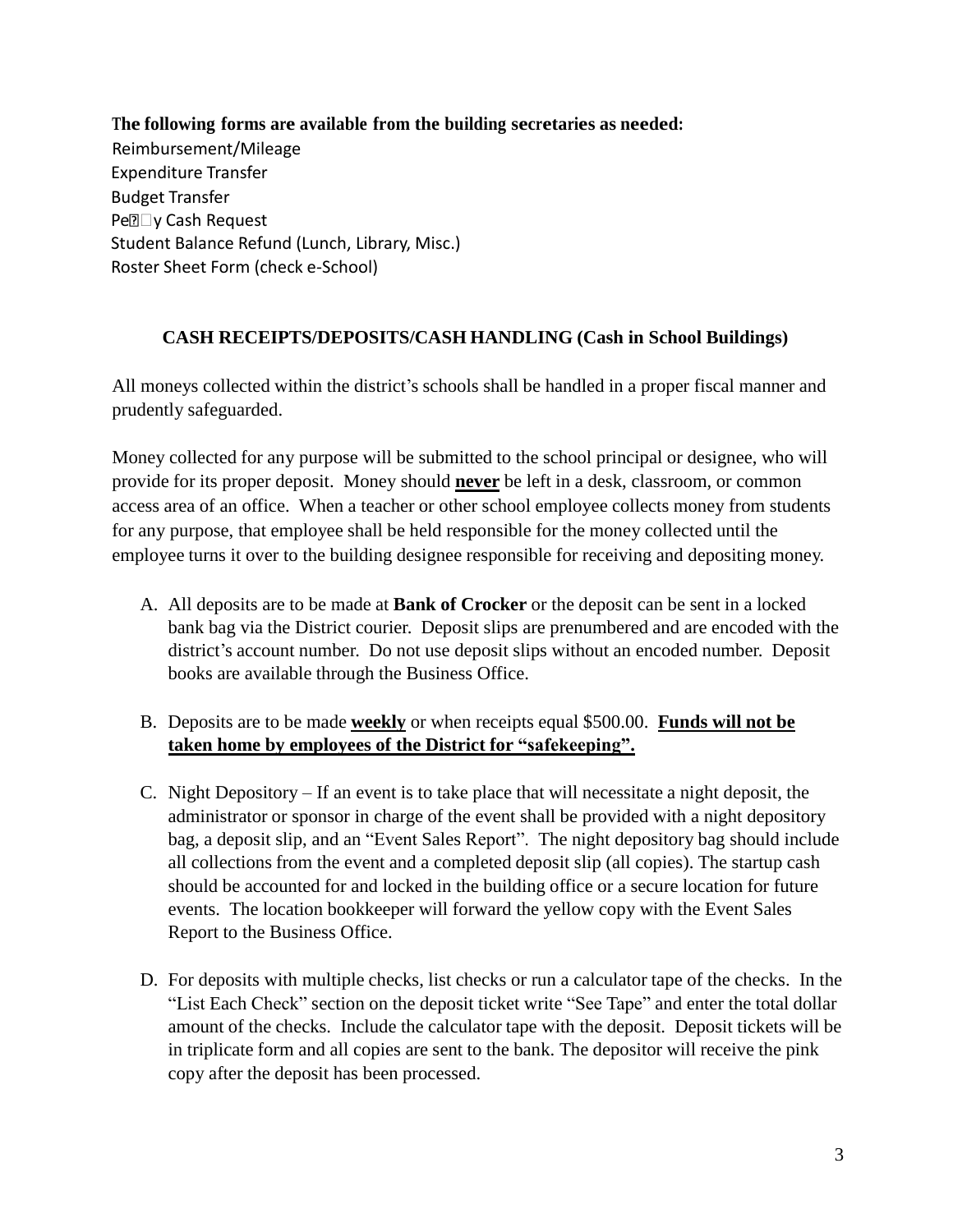- E. Deposits are to remain intact; **funds are not to be held back for petty cash purposes, cashing personal checks, etc**. Checks received must be for the correct amount only.
- F. All checks must be endorsed immediately upon receipt using a Waynesville Public Schools 'For Deposit Only' endorsement stamp.
- G. Schools will identify the staff to be responsible for cash handling procedures. Generally, this will include an administrator and one, or more, support staff employees. Procedures should include "backup" for situations when the primary staff are absent or unavailable.
- H. Each school should store all cash in a locked container, preferably a safe, with access limited to minimal number of designated employees (typically 2 or 3).

## I. **Cash should never be left out unattended or in unlocked desk drawers or file drawers.**

- J. Schools should identify areas to be used for counting and handling funds with limited access and out of view of traffic.
- K. Keys to cash drawers, vending machines or moneybags should be locked in a secure place with limited access.
- L. All thefts must be immediately reported to the district's Business Office. An immediate review will be performed to see what, if any, corrective actions should be taken.
- M. All events at WHS or WMS charging an admission will acquire cash from the Athletic Director's office using a "Gate Talley Sheet" to record the collection of admissions for the event. This report should be reviewed and approved by a building administrator, independent of ticket sales, and placed in a locked box or bag at the end of the event.
- N. Fundraisers or any other event that require cash collection will acquire cash from either the building level petty cash box or make a requisition from the business office. Please consider a requisition will require up to 45 days to get turned around to the requestor.
- O. Each building principal will designate and train one or more staff members to act as designated depositors of money collected in their buildings. These staff members will have access to forms of deposit available after hours such as a safe in the building or a bank after-hours deposit box.
- P. One of these designated depositors will be assigned to pick up the funds collected at an event or fundraising activity and deposit them in the designated place. If the staff member who collected the money is also designated to receive and deposit, he or she may also deposit the locked box or bag in the appropriate place.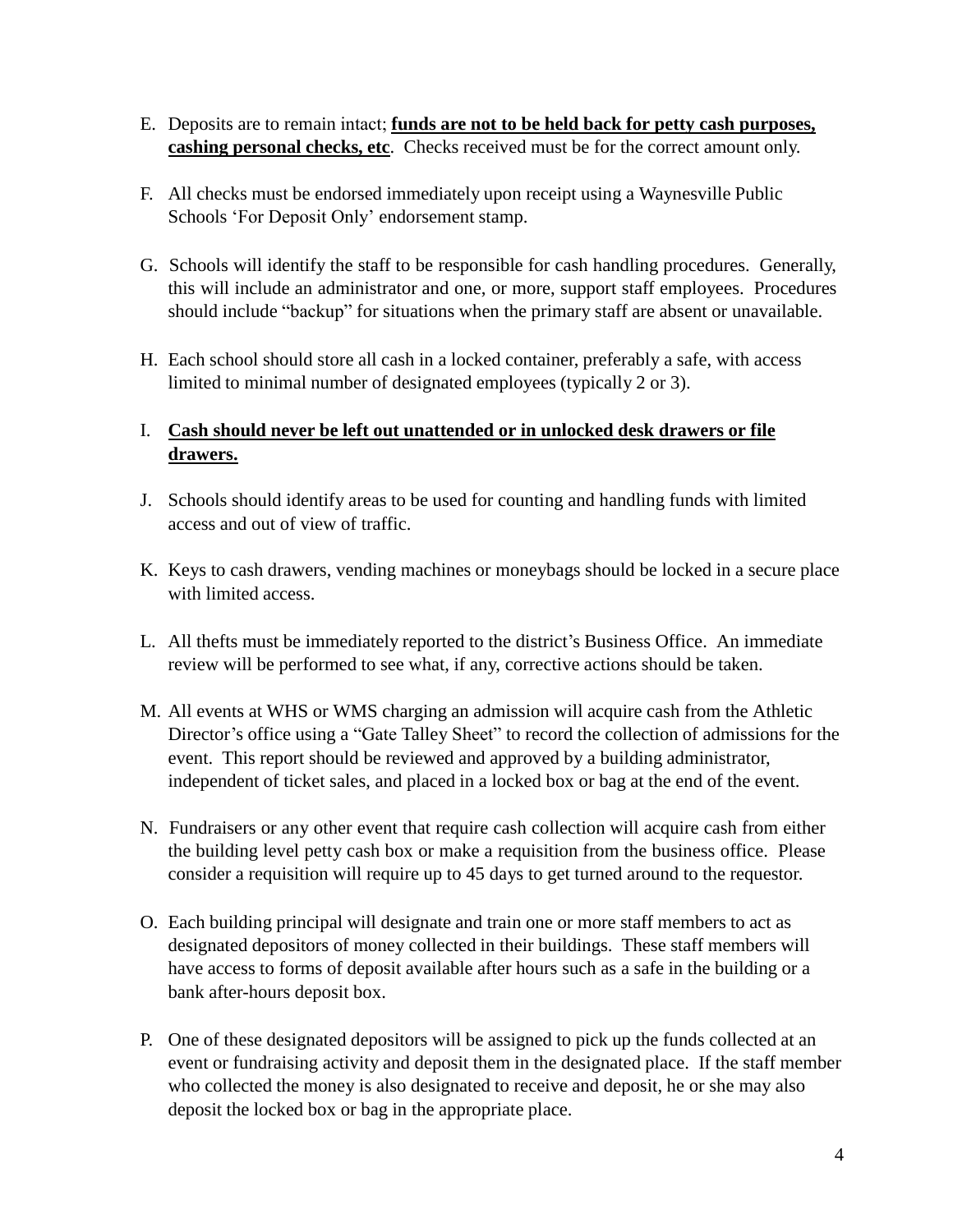- Q. All money collected by district personnel should be deposited in the District bank account. Money is **NOT** to be held back from deposits for expenditures of the event. All expenditures of the event should run through the District's regular Purchasing Procedures.
- R. Fundraisers should be approved by the building administrator and procedures should be developed before each fundraiser begins regarding how cash receipts will be handled and reconciled. Any questions regarding the handling of the fundraising monies should be discussed with the building principal to be possibly referred to the Business Office.
- S. Business Office staff may periodically make site visits and review cash handling procedures.
- T. Business Office staff will meet with individuals having cash handling responsibilities to discuss procedures and provide additional training as deemed necessary.

# **CASH RECEIPTS/DEPOSITS/CASH HANDLING (Cash Received by Teacher, Coaches, Sponsors)**

A. **Teachers, coaches, and sponsors** collecting money should use District pre-numbered receipt slips for all cash receipts. If it is not practical to use pre-numbered receipt slips, a Student Roster Form or Fundraiser Form should be used. **All** receipts must be documented as to source and amount by the District pre-numbered "Cash Receipt" or Student Roster Form. A "Cash Receipt" should be used for deposits for fundraisers. A Student Roster Form should be used for field trip & participation club fees.

> Cash Receipt: The original copy of the receipt slip should be given to the person making the payment and the second (yellow) should be retained by the sponsor for their records. The third copy (pink) will stay in the receipt book and be turned in to the building office. Receipt slips should equal the deposit totals. The Business Office will order receipt books as needed.

> Student Roster Form: A copy of the Student Roster Form should be kept by the sponsor for their records, another copy with the cash/check should be submitted to the building level office.

Ensure all components are completed on both the receipt and/or Student Roster Form:

- Date
- Received From (sponsor/teacher/person name)
- What purpose the funds were received for
- Received by
- Indication whether cash or check (include check  $#$ ) was received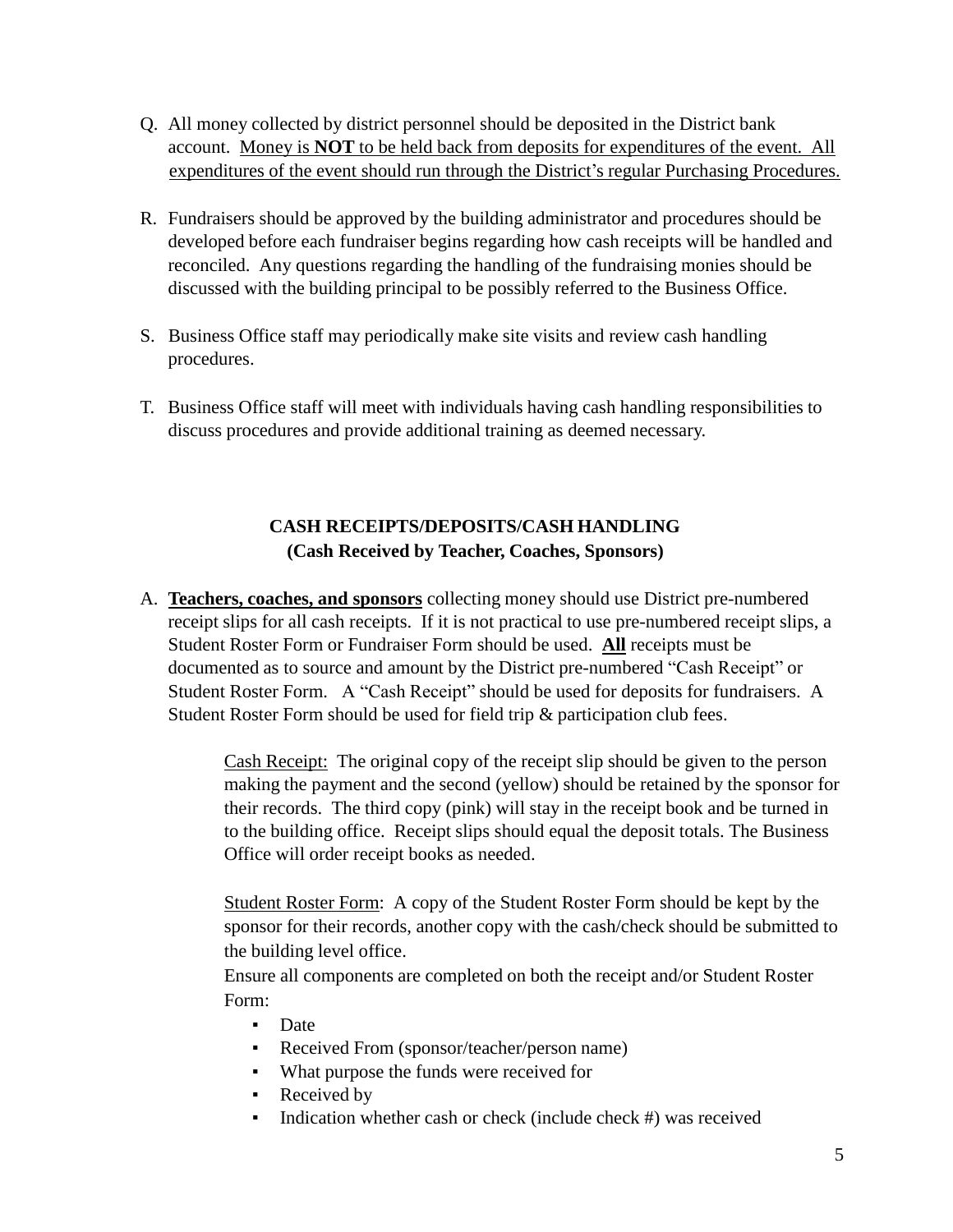Fundraiser Form: Any fundraiser form may be used as long as the form contains all components on both the receipt and/or Fundraiser Form:

- Date
- Received From (sponsor/teacher/person name)
- What purpose the funds were received for
- Received by
- Indication whether cash or check (include check #) was received
- B. All collected cash should be turned in the building designee **within 24 hours** of receiving the money. The accounting procedures for teachers, coaches, and sponsors are as follows:

To deposit money in the school activity account, it must be counted and turned in to the building designee.

The individual receiving money will count in the presence of the building designee, with both parties agreeing on the amount to deposit.

The building designee receiving the money completes a cash receipt and provides the sponsor a copy. The yellow copy is for the sponsor's records. Do not send cash deposits with students.

Items purchased from any activity account must be done with a "Purchase Order" which is available in the building office. After the item is purchased a copy of the bill is returned to the principal's secretary and placed on file and will be paid that pay period. For your own protection, follow the proper channels when purchasing and paying for purchases. Purchase Orders may take a week or longer to generate so please plan accordingly.

#### **CHECK POLICY**

Personal checks are welcome at the Waynesville School District. Guidelines for accepting checks are as follows:

- A. The check must have the name and address of the check writer pre-printed on the check. Counter checks should not be accepted.
- B. Checks that are returned by the bank due to insufficient funds or the closing of an account will be charged back to the original activity. Collection of a returned check will be the responsibility of the school or sponsoring club.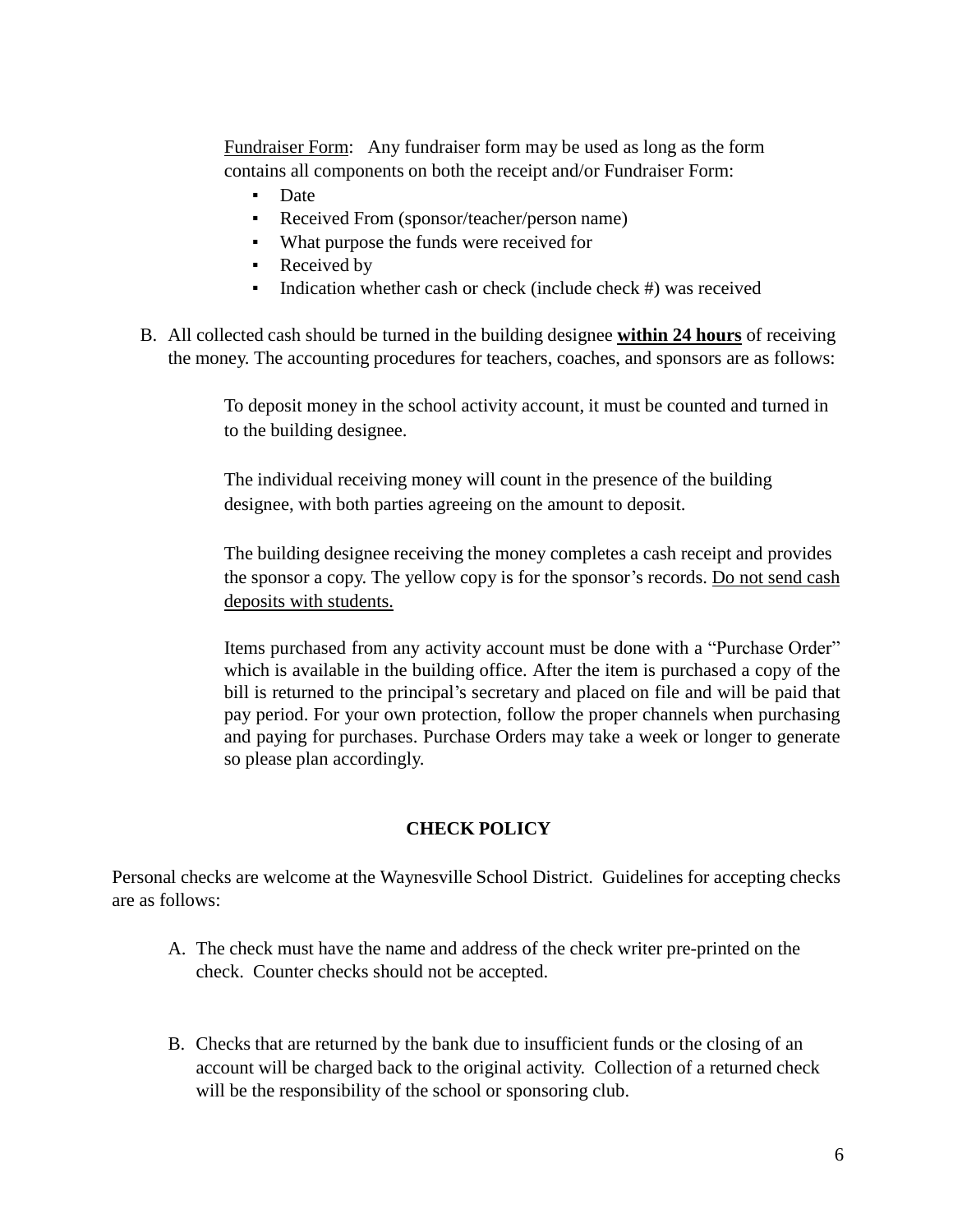C. When an individual has bounced multiple checks it is up to the school or sponsoring club to enforce a policy of no longer accepting checks from that individual.

#### **GENERAL PURCHASING GUIDELINES**

The district operates using funds collected from taxpayers for the benefit of the district's educational program. The School Board has directed employees to maximize these resources to the benefit of the district. Further the School Board is required by law to approve payment of bills. The district's auditor also reviews district funds and expenditures. For these reasons, it is necessary that all personnel carefully follow district procedures when making expenditures for district supplies or services.

#### **General Rules for Purchases of Goods or Services**

- A. Purchases may only be made through purchase order, district credit or procurement card, request for check, or through petty cash, when appropriate.
- B. In circumstances when one of these methods of payment is not available, the district may reimburse an employee for a purchase made with the employee's personal funds. Reimbursements will only be made if the employee contacted the district's Business Office **PRIOR TO** making a purchase outside the authorized methods to ensure reimbursement.
- C. All purchases must receive approval from the building principal or other appropriate supervisor responsible for the budget code from which the purchase is made. Employees needing supplies or services will present requests to the building principal or appropriate supervisor.
- D. All purchases must be attributed to a budget code, and funds must be available in that code prior to making the purchase. If the requested expenditure does not fit into a budget code or would go beyond the approved amount in that budget code, the request will be forwarded to the Business Office for review.
- E. All purchases must be appropriately documented. All documentation should be retained and be available for the annual audit performed by the district's independent auditing firm.
- F. School purchases of equipment, supplies, materials, and services for educational or instructional use or necessary for the educational function of a school (such as office supplies or copy paper) are exempt from state and local taxes and federal excise taxes. To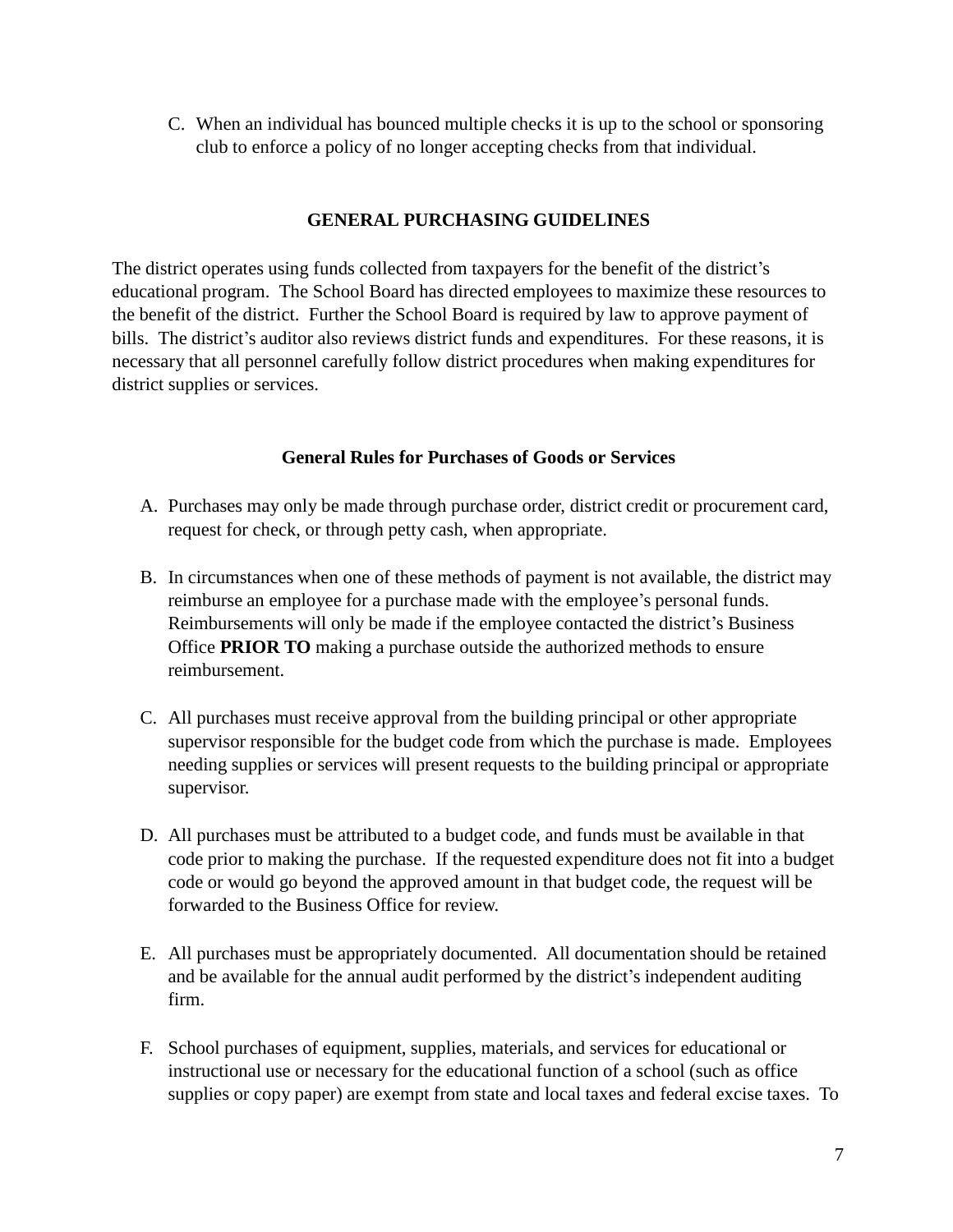claim exemption a school must provide the vendor with a valid sales tax exemption certificate.

#### G. Purchasing (Policy DJF)

#### *Micro-Purchases*

District staff will research all purchases and compare prices prior to making decisions regarding the expenditure of district funds. Unless otherwise addressed in this procedure, employees are expected to contact multiple providers before making a purchasing decision under \$3,500.

#### *Small Purchases (Quotations)*

If the estimated expenditure is more than \$3,500 but less than \$15,000, the employee authorized to make the purchase must:

1. Notify the Project Bid Specialist of the needed purchase. The Project Bid Specialist may send electronic notices of the proposed purchase to all providers on the district provider list. The Project Bid Specialist may decide to directly conduct or oversee the purchase or allow the authorized employee to conduct the purchase.

2. Obtain at least three bids, quotes or offers from providers. The employee may solicit bids, quotes or offers directly from providers and may utilize bids received by fax, telephone, e-mail and catalog comparison or through online submissions to potential providers.

3. If fewer than three providers sell or provide the service or product, document that fact and consult the available provider(s).

4. Provide the purchasing officer with the proper documentation, including documentation of which provider was chosen and the reasons for selecting that provider.

H. Bidding and purchasing records will be maintained in accordance with the Secretary of State's retention manual.

#### **General Rules for Purchases Requiring Separate Authorization**

In ad**d**ition to receiving approval from the person responsible for the budget code from which the purchase will be made, persons purchasing the following items must also receive additional approval prior to making the purchase, regardless of the cost:

A. Computer hardware and software must be approved by the District's Director of Technology.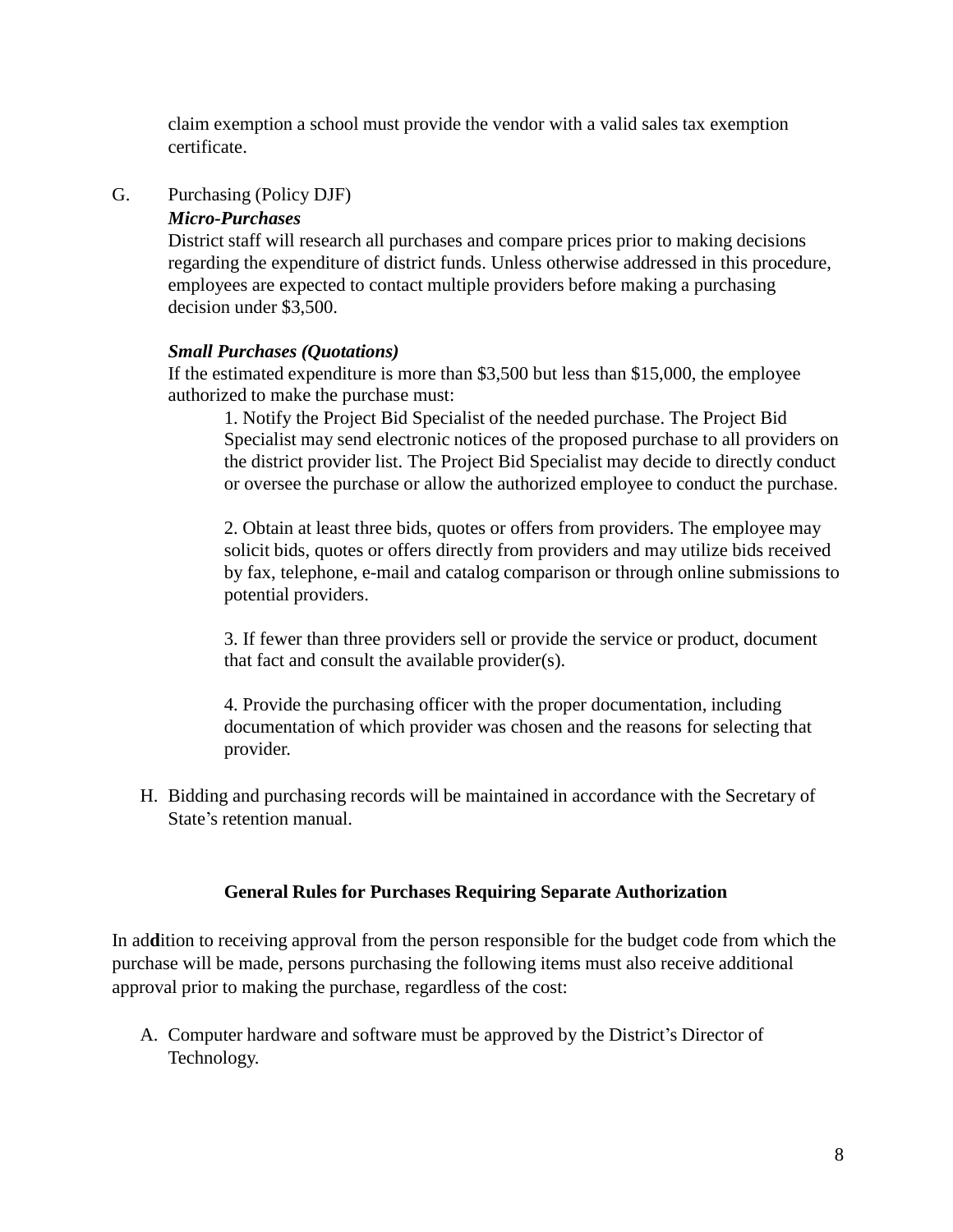- B. Materials purchased with grant funds must be approved by the Assistant Superintendent of Curriculum and Instruction.
- C. Construction or maintenance of district facilities must be approved by the District's Director of Maintenance.

### **General Rules for Credit Card Usage**

District staff authorized by the superintendent may make purchases with District credit cards. The following rules apply to the use of the district credit cards:

- A. Any employee using a district card shall sign a card usage agreement and receive training on applicable procedures for credit card use. An employee refusing to sign the form will not be issued a district card and will need to discuss alternative methods of making purchases with his or her superior.
- B. All purchases made with a district card must be attributed to the appropriate code and must conform to the Board-adopted budget.
- C. Mastercard Requisition forms and detailed receipts supporting **all** charges must be submitted to the Business Office within two (2) business days or as soon as possible after use of the card.
- D. Since the school district is tax exempt, the cardholder should ensure sales tax is not charged to the district.
- E. District cards will not be used for purchases that would circumvent bidding required by law or district policy.
- F. District cards will not be used to purchase personal items, unauthorized items or items that do not benefit the district. A partial list of unauthorized items includes: alcoholic beverages, cash advances, telephones and related equipment, utility bills, weapons, ammunition, leases, rentals, payments to construction contractors, hospitality and entertainment expenses.
- G. All employees issued a district card must take all reasonable measures to protect the card against damage, loss, theft or misuse. Any damage, loss, theft or misuse of the card must be reported to the Superintendent or Business Office immediately.
- H. A District credit card may not be used by any person other than the authorized employee to whom the card is issued.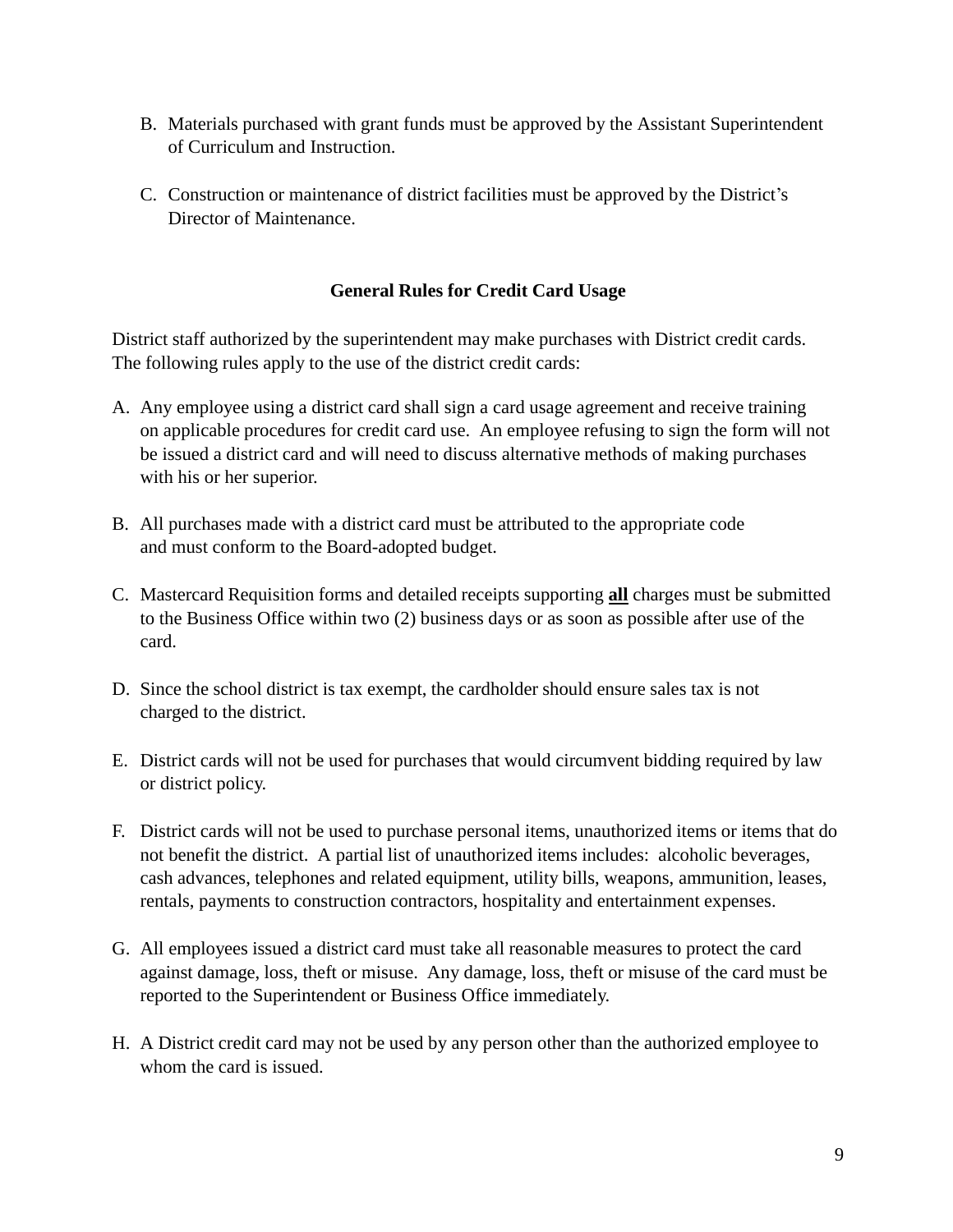I. District employees will surrender all District cards before leaving the district and/or upon demand by the district.

## **ACCOUNTS PAYABLE**

**Requisitions:** When submitting requisitions, please provide the following information:

Name Street Address City, State, Zip code Telephone and Fax Numbers

If the vendor is new to the District's financial/accounting system, the secretary will collect the Tax ID number or Social Security Number by requesting the vendor send a W-9 form to the Business Office.

**Purchase Orders:** When the requisition is entered into financial/accounting system, it becomes an actual Purchase Order which is printed in duplicate. The original goes to the vendor when indicated and a copy goes to the originating school or department.

**Encumbrances:** When a Purchase Order is processed by the Business Office, the entire amount is encumbered, or set aside. A school's available spending balance is decreased by the total of its encumbrances. After the Purchase Order has been entered into the system and Accounts Payable approves it on-line, the original copy will be sent to the vendor and the yellow copy will be sent to the originating department or school.

**Account Codes:** For budgetary control purposes, account codes are to be assigned to all purchases by the originating department or school. The Business Office reserves the right to change codes to more applicable codes, but will not do so without notifying the originating department or school.

**Receipt Verification:** When merchandise is received, the receiver will verify the quantity received and the building purchasing secretary will sign off.

**Original Invoices:** All invoices are sent directly to the school/department or packaged with the merchandise. The Business Office should receive the original invoice, along with any packing slip or receiving verification document. **Payments will be made from original invoices only.**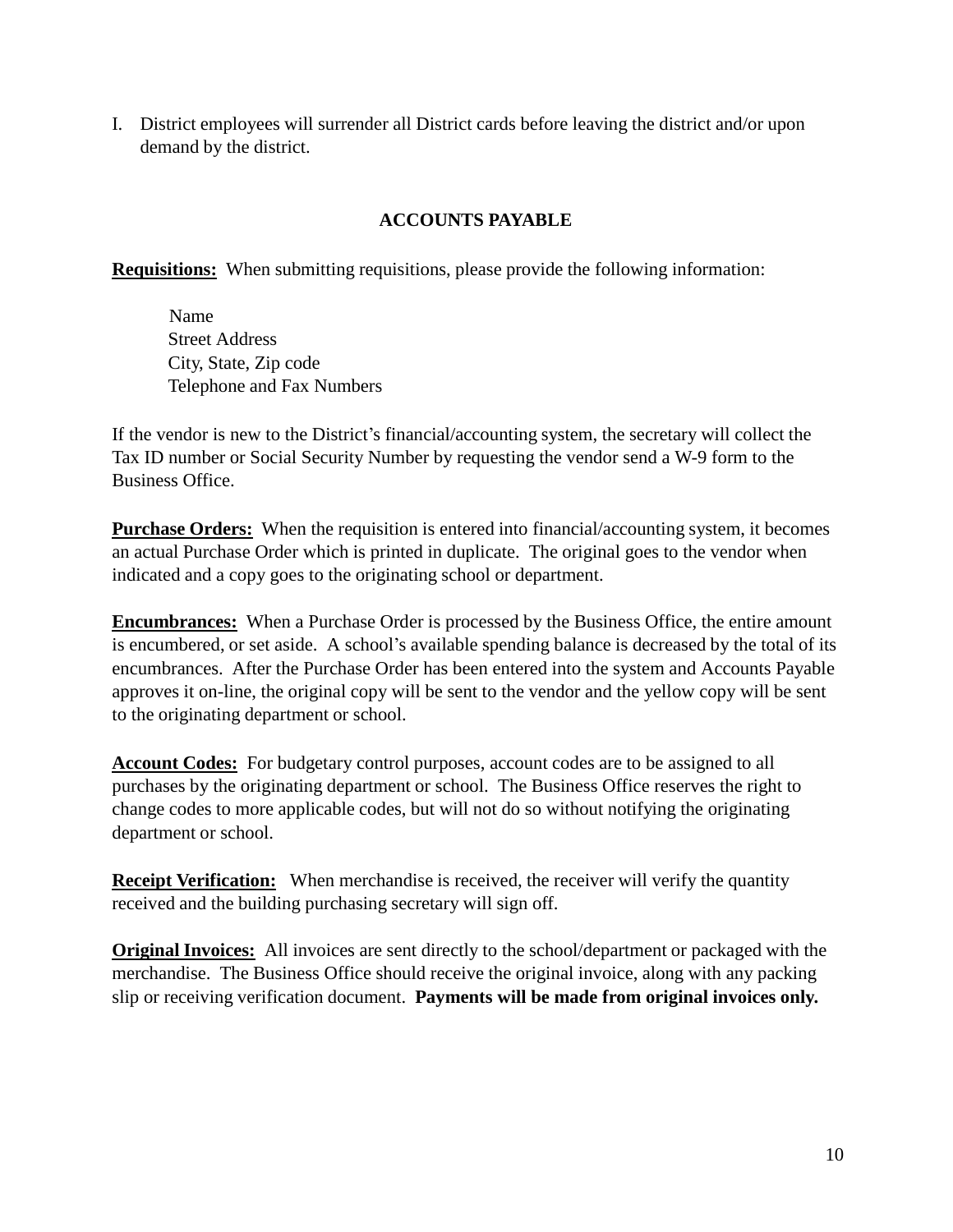#### **INVOICES**

The Business Office requires an original company invoice to support a payment. A statement from a company is NOT an order to pay and the Business Office will NOT pay from a statement.

However, certain relationships with vendors make invoices impractical. Therefore, the Business Office will accept the following alternative methods of documentation:

- 1. A prepayment for an order send order blank
- 2. DJ or band send copy of the contract
- 3. Honorarium send memo.

The Business Office must have some kind of back-up paperwork. A request for a check will not be processed until appropriate paperwork is received by the Business Office.

The Business Office also will not pay an invoice that has been altered. When an order has been changed, please contact the vendor and request a new invoice or a credit memo to explain the price difference between the original invoiced amount and the requested payment amount.

When paying a registration or any invoice that requires a copy to be sent with the check, please make a copy of everything you want mailed with the registration form/check and provide it to the Business Office with specific instructions for the mailing.

#### **SALES RECEIPT SLIPS**

When sending sales receipt slips (Wal-Mart, Lowe's etc) to the Business Office for payment (especially if only one receipt), please tape them to a letter-sized piece of paper with the total in clear view so they are not lost or misplaced or discarded. If a receipt is lost or stolen, create a receipt on school letterhead and submit that to the Business Office. "Recreated" receipts should be the exception rather than the rule and must include the date of purchase, description of purchase/refund requested, the amount to be paid, and the principal's signature approving the payment/refund. When possible, employees are encouraged to go back to the store or business to obtain a copy of the original receipt.

Original receipts are needed in order to reimburse employees. When a mileage reimbursement or MyLearning Plan Summaries are sent to the Business Office, it typically doesn't have a detailed description of what was bought so original receipts are necessary. Anyone being reimbursed from a restaurant, etc., must provide a detailed receipt. A stub or slip from the restaurant will not be accepted. Alcoholic beverage purchases are not reimbursable expenditures.

Invoice totals are double checked prior to payment. It would speed up the payment process if receipt totals were highlighted before being submitted to the Business Office for payment.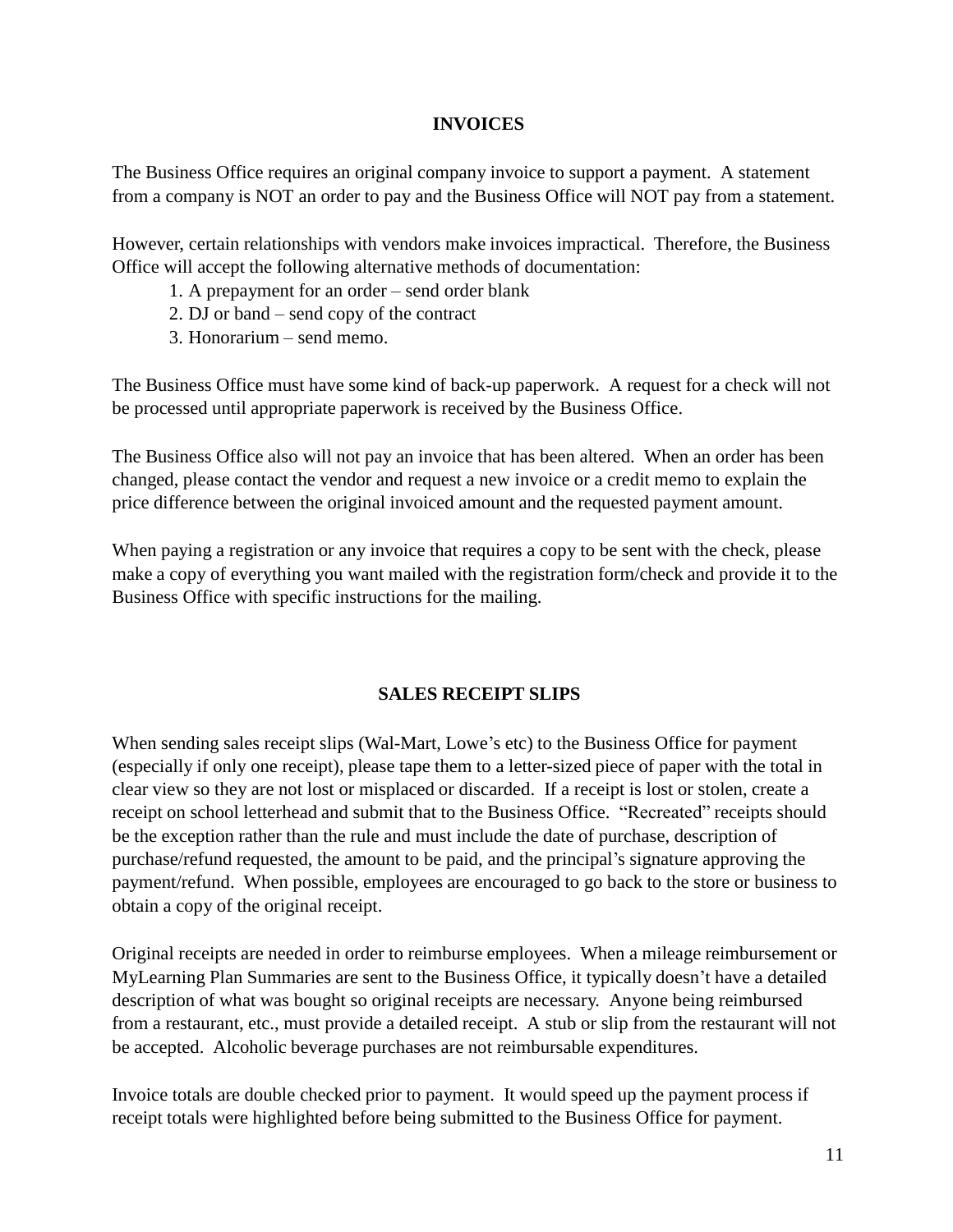### **TRAVEL POLICY AND GUIDELINES**

The District shall reimburse employees for travel and related expenses incurred in connection with District business so that the individual will neither suffer nor gain financially as a result of such travel or expense.

**Registration for an event:** The Request to Attend form in My Learning Plan must be submitted through the building PLC representative and principal to the Assistant Superintendent of Instructional Services who is an ex-officio member of the District PLC Steering Committee. All approvals must be received prior to attendance for all out of district activities. Purchase orders may be requested to pay authorized fees for conference/workshops with sufficient notice to the Business Office. Please work with your building secretary to obtain a purchase order.

**Hotel Reservations:** Lodging will only be reimbursed for the days attending meetings plus allowable travel time. If an overnight stay is necessary, the sharing of hotel rooms for same gender staff is required. If there are extenuating circumstances where this is not possible, please fill out the comment section of My Learning Plan or inform an administrator of the circumstances for approval. Supervisors should approve all hotel stays. Itemized hotel bills must be submitted. Please do not charge additional expenses to your room.

**Air Travel:** Any requests for professional development that require air travel will need to be sent to the Instructional Services Office. Details including when the conference begins and ends will need to be sent to determine the flight with the best rate and arrival and departure times. The Instructional Services Office will correspond with the attendee to gather all information necessary for booking the flight.

**Meal Per Diem:** The per diem meal reimbursement limit is \$50.00 per person. **Itemized receipts** must be turned in. The District will not reimburse the cost of alcoholic beverages.

**Personal Vehicle Use:** If a personal vehicle is used for business purposes, mileage may be claimed on a Request for Reimbursement form at the rate of 45.5 cents per mile, as well as parking fees. Carpooling to the conference or event is required, especially when multiple staff members from the same building are attending. Mileage claimed for reimbursement shall be the lesser of the mileage from the employee's building of employment or the employee's home. For example, if an employee lives in Rolla, but attends a meeting Springfield, the mileage reimbursement will be from their Waynesville work location.

**Unallowable Expenses include:** Alcoholic beverages and entertainment, fines, traffic tickets, gifts, phone calls and other items for personal use, as well as any expense incurred by an accompanying spouse or family member.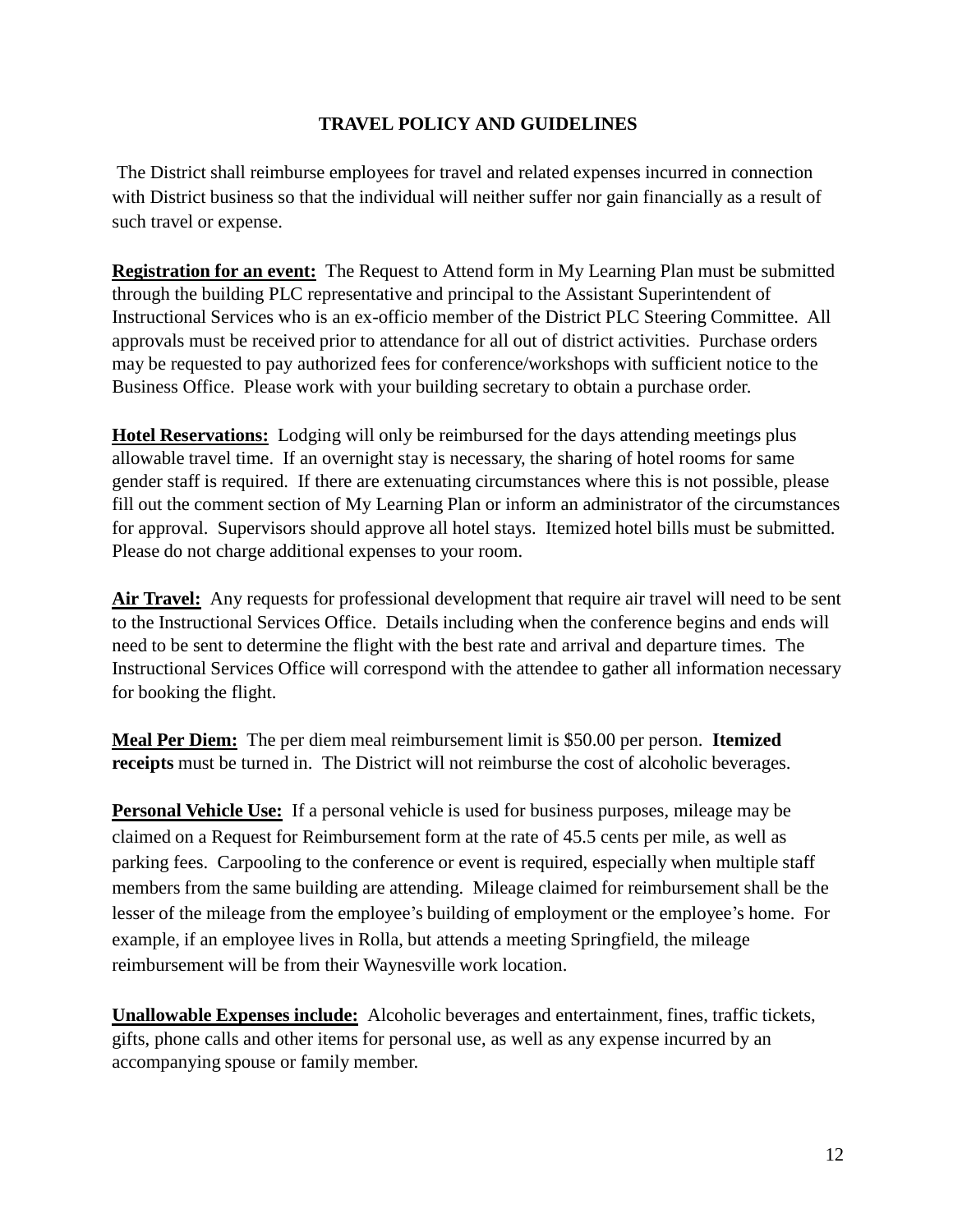#### **GIFTS/GIFT CERTIFICATES/GIFT CARDS**

Gift Certificates or gift cards are not allowed and should not **be purchased with petty cash funds.**

#### **CHECK PROCESSING AND BOARD APPROVAL**

The Business Office prints, seals and mails the accounts payable checks. A check register listing is presented to the Board of Education monthly. Invoices and other supporting documentation are placed in the file folders which are then filed by batch number they by date paid.

#### **ACTIVITY FUNDS**

The purpose of the activity funds is to promote the general welfare, education and morale of all students and to finance the normal legitimate co-curricular activities of the student body organizations. These funds consist of programs that have student participation in the activities and are maintained by the Business Office in Fund 16.

- A. Each school will maintain a list of approved clubs and sponsors. When new clubs are created, the appropriate information must be provided to the Business Office so that account codes can be established for the revenues, expenditures and fund balance of the new activity.
- B. The club sponsor will oversee activities of the student organization. The sponsor will work with the school's bookkeeper to process the collection of cash receipts and expenditures. All revenues will be deposited into the District's bank account and expenditures will be processed through the District's Business Office.
- C. The school's bookkeeper will account for all revenue and expenditures for each club and provide a detailed accounting of all activity to each club sponsor.
- D. All purchases for Activity Funds are to be made through Purchase Orders in accordance with the District's Purchasing Procedures.
- E. After an order has been sent and received, check all items listed on the invoice to make sure all items ordered were received. Upon fulfillment of the order, the invoice should be signed by the building principal or administrator and submitted to the Business Office for payment.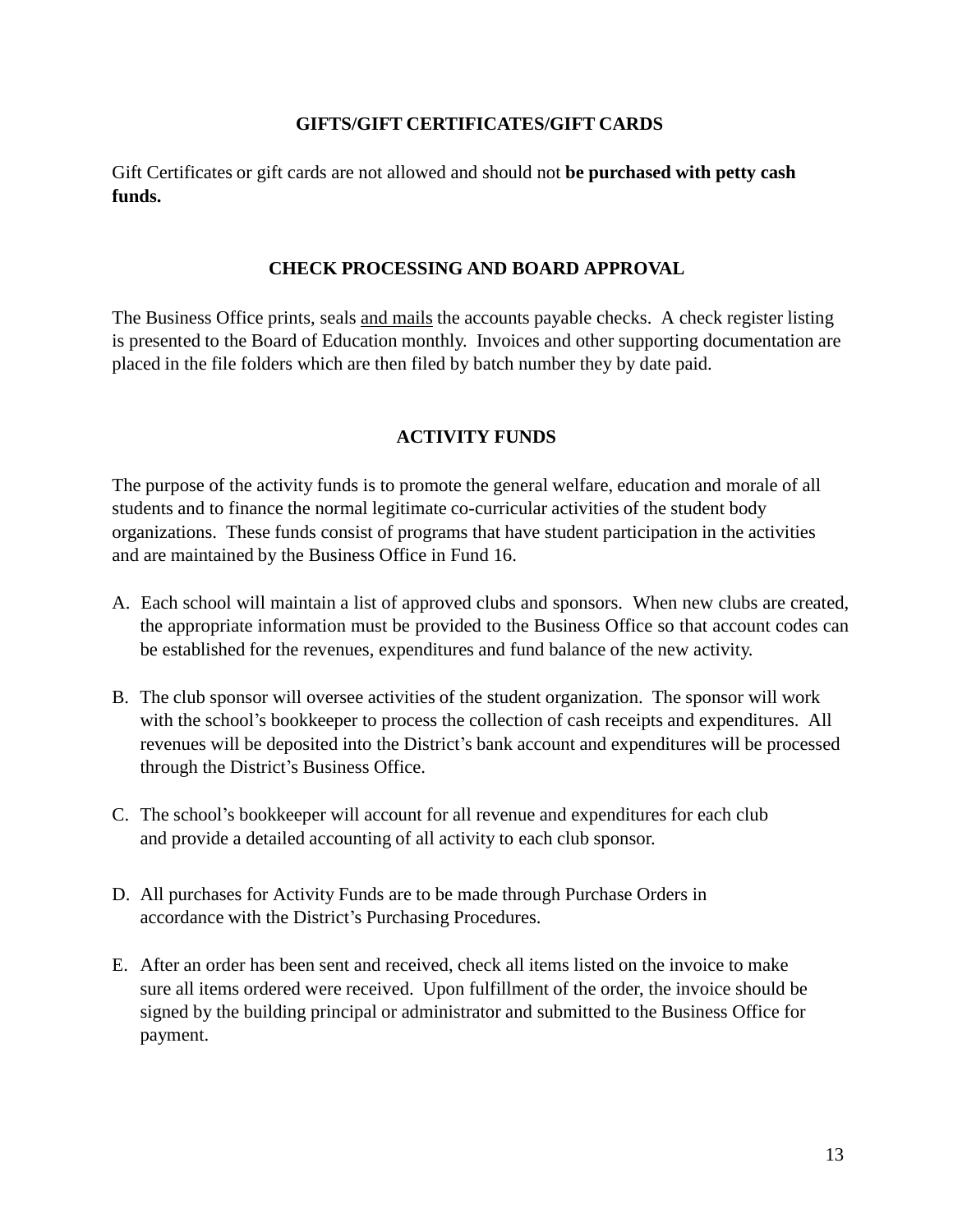#### **Refunds**

Refunds on Activity Tickets will be at the discretion of the school principal. No refunds will be made on ID cards.

#### **PARENT-TEACHER ORGANIZATIONS**

Money-raising activities sponsored by the parent-teacher organizations (PTOs/PTAs) are allowable subject to the following:

The PTO/PTA initiates the activity and assumes responsibility for conducting it.

PTO/PTA activities may involve the students (as a whole) and the school personnel either as contributors (consumers) or money-raisers (workers).

The Principal, Secretary or other staff **cannot**:

- 1. Receive goods for the PTO/PTA.
- 2. Receive or deposit money raised by the PTO/PTA.
- 3. Pay vendors or otherwise disburse money for these organizations.
- 4. Have signature authority on any bank account of the PTO/PTA.

If money is left in the care of the school or school personnel, the funds **must** be in a locked bank bag which cannot be accessed by the school personnel.

Money raised by the PTO/PTA must be deposited to the account of the PTO/PTA, not the school's activity fund accounts. Identifying tax numbers used on a related bank account cannot be that of Waynesville Public Schools.

Parent-teacher organizations should cooperate fully with the Principal (and/or activity director) in planning activities or raising money.

Discretion should be used to limit money-raising activities to that necessary for school purposes.

#### **OUTSIDE ORGANIZATIONS (i.e., BOOSTER CLUBS)**

Outside organizations should be valid, stand-alone organizations with their own identities. There should be no confusion of their identity with that of the school. Examples of such organizations are booster clubs.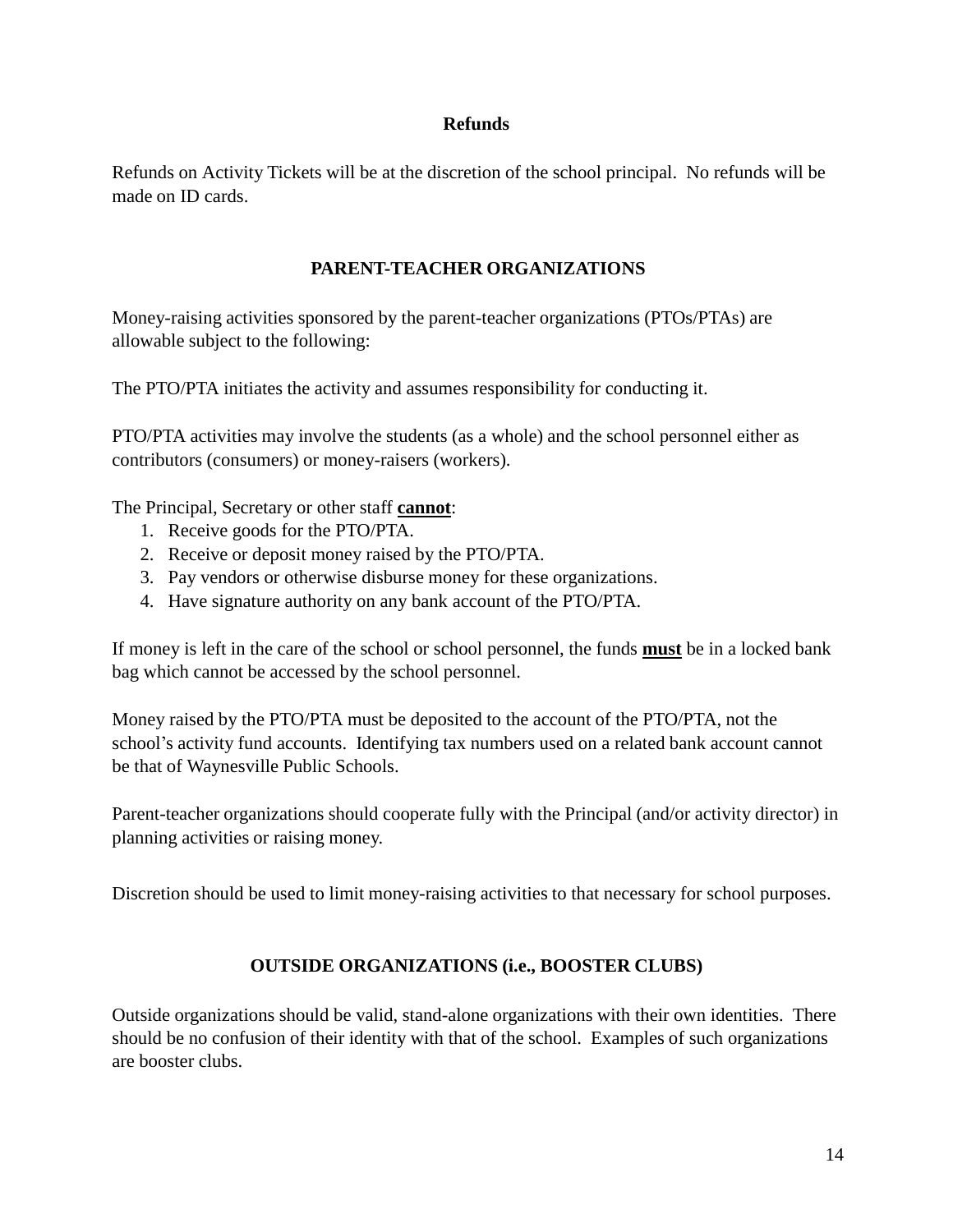Outside organizations:

- 1. Shall not use the school's address, tax ID number, or names of school employees in conducting business.
- 2. Shall manage and assume responsibility for the club's finances.
- 3. May make donations to the school or to a student club either for a specific purpose or for use at the discretion of the Principal or club sponsor.

The Principal, Secretary, sponsors, or other school staff **cannot**:

- 1. Receive goods for any outside organization.
- 2. Receive or deposit money raised by any outside organization.
- 3. Pay vendors or disburse money on behalf of any outside organization.
- 4. Have signature authority on any bank account of an outside organization.
- 5. Commingle money belonging to an outside organization in personal checking or savings accounts.

# **PETTY CASH ACCOUNTS (Policy DJB)**

Petty cash funds are available for minor purchases, refunds, collections of fines and fees, and to make change when necessary. Petty cash funds will not be used to circumvent established purchasing procedures, but will be used as a convenience for immediate purchases of low-cost goods and services. The building principal or designee will be responsible for petty cash accounts in his or her school

The petty cash account should not exceed \$300. The total of the Petty Cash Requests and the actual cash on hand must always total the authorized fund amount. The cash-on-hand cannot exceed the authorized petty cash amount. If the cash-on-hand ever exceeds that amount, a deposit must be made into the district's account. The petty cash account should be reconciled on a regular basis by the petty cash secretary.

Only the principal or trained designee may handle or distribute the building's petty cash. Employees cannot distribute petty cash to themselves. If the principal or trained employee needs petty cash for district purposes, another trained employee must disburse the funds.

The Chief Financial Officer reserves the right to end the use of petty cash in any building or to reassign responsibility for the petty cash in any building.

The petty cash will be securely stored in a locked container and kept in a locked storage area, preferably a safe.

All disbursements from such funds are to be supported by receipted bills or other evidence documenting the expenditure in a form available for audit.